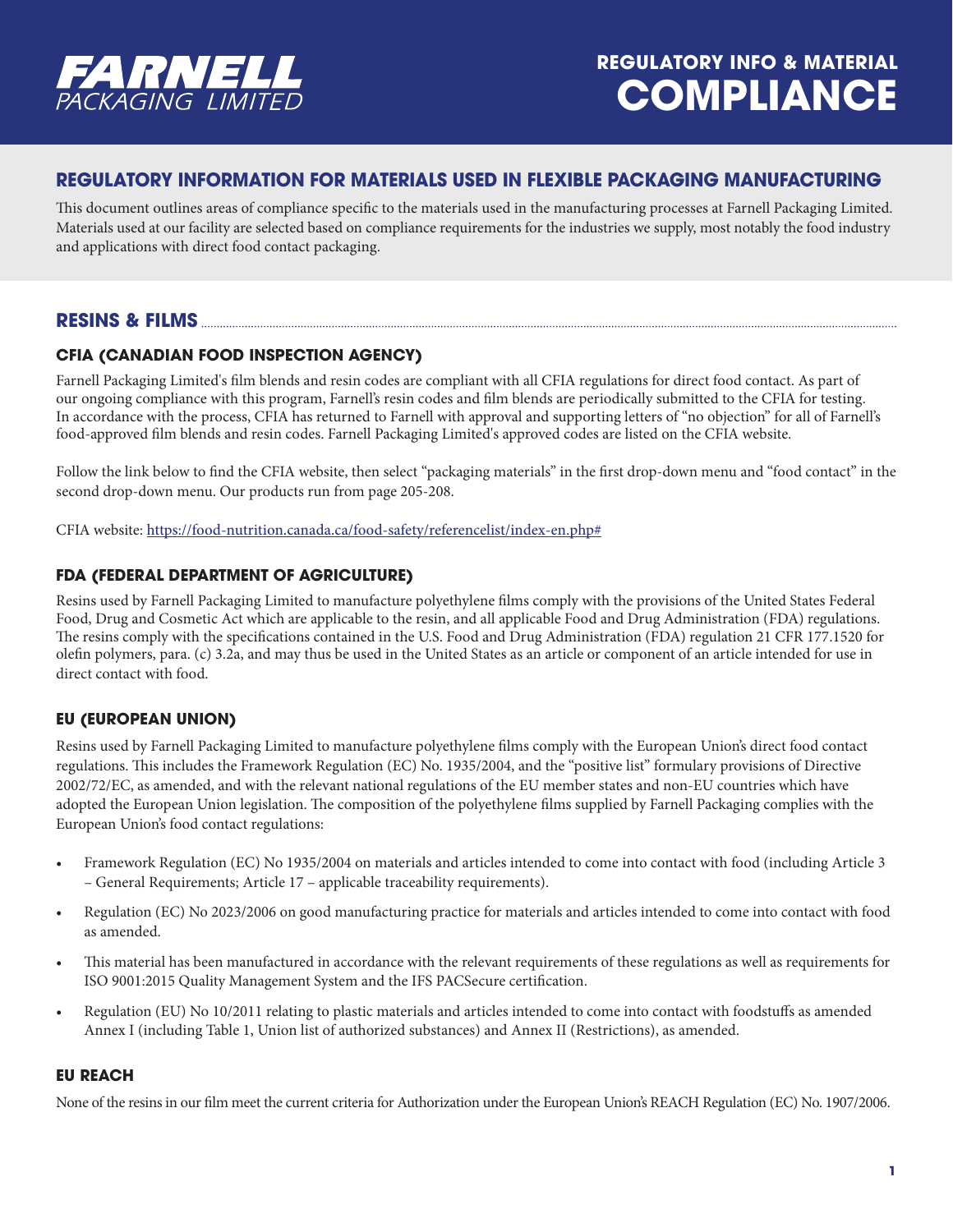### **MIGRATION TESTING**

Overall Migration testing has been conducted in accordance with the current European Union guidance. This testing is specific to *"Regulations, Commission Regulation (EU) No 10/2011 on Plastic Materials and Articles intended to come into Contact with Food".* Quantitative analytical tests have been carried out and indicate that the polyethylene films produced by Farnell Packaging Limited do not release any substance listed in Annexes I and II of the Regulation (EU) No. 10/2011. The samples analyzed were extracted for 10 days at 40˚C and 10 days at 5˚C. The testing showed no toxic or hazardous compounds were detected in the extraction testing of the samples at significant concentration Samples analyzed for this testing included Frozen Vegetable films, Fresh Bakery and Produce films, and Frozen Seafood Films.

The resin blends and/or components used for this testing are approved by the FDA and CFIA for direct food contact. Film gauges used for the samples were deemed to be the thinnest possible material available, without compromising the packaging's integrity.

### **FOOD ALLERGENS**

Farnell Packaging Limited has written notifications from our resin and material suppliers that they do not deliberately add Food Allergens to products supplied to Farnell Packaging Limited, nor are these substances present, to the best of our knowledge, in any of the raw materials used in the manufacture of our products. While we have not specifically analyzed for the presence of allergens, we have no reason to suspect that they would be present in any material supplied by Farnell Packaging Limited.

#### **TALLOW DERIVED SUBSTANCES; KOSHER/HALAL, BSE (BOVINE SPONGIFORM ENCEPHALOPATHY), AND TSE (TRANSMISSIBLE SPONGIFORM ENCEPHALOPATHY)**

Farnell Packaging Limited does not deliberately add any animal derived substances, kosher/halal offending substances, or any animal substances that may carry the risk of transmitting BSE or TSE, nor are such substances present, to the best of our knowledge, in any raw material used in the manufacture of the film. While we do not have Kosher/Halal certification, you should anticipate no difficulty in obtaining such a certification.

#### **CALIFORNIA PROPOSITION 65**

Please be advised that the resins used to manufacture our film do not contain substances listed on California's Proposition 65 chemicals listing, known to the State of California to cause cancer or reproductive toxicology.

#### **BPA (BISPHENOL A)**

There is no BPA in any product manufactured at Farnell Packaging Limited.

#### **FLUORINATED COMPOUNDS AND POLYVINYL CHLORIDE (PVC)**

Farnell Packaging does not use Fluorinated compounds or Polyvinyl Chloride (PVC) in any resin blends or films. Polyvinyl Chloride (PVC), perfluorooctane sulfonate (PFOS), perfluorooctanoic acid (PFOA), perflurochemicals (PFC) and/or other fluorocarbon substances are not intentionally used in the manufacture of our resins, and therefore, we do not perform specific testing for these materials.

## **INKS, ADHESIVES & PRINTING MATERIALS**

All printing inks used by Farnell Packaging Limited are approved by the CFIA, FDA, and EU for indirect food contact. Generally speaking, Farnell Packaging Limited uses two different printing processes that supports the indirect food contact approval:

**"Surface Printed"** where inks are printed on film that will become the outside of the packaging. Food is packed on the inside and therefore has no direct contact with the inks).

**"Inside Reverse Printed"** where inks are printed in reverse on the inside of the film. Following this, the film is laminated to a second and separate substrate or film. This traps the ink between two layers of material, preventing any direct food contact with the printed ink.

#### **CONEG (Model Toxics in Packaging Legislation by the Coalition of Northeast Governors Policy Research Center):**

All of the flexographic printing inks and adhesives used by Farnell Packaging Limited comply with the CONEG Heavy Metals Legislation. All inks used comply with the 100-ppm aggregate incidental contaminant level required under CONEG 16CFR1303 Ban on Lead. All inks used contain less than 0.06% by weight of lead in ink solids and comply with the 16CFR1303 Ban on Lead.